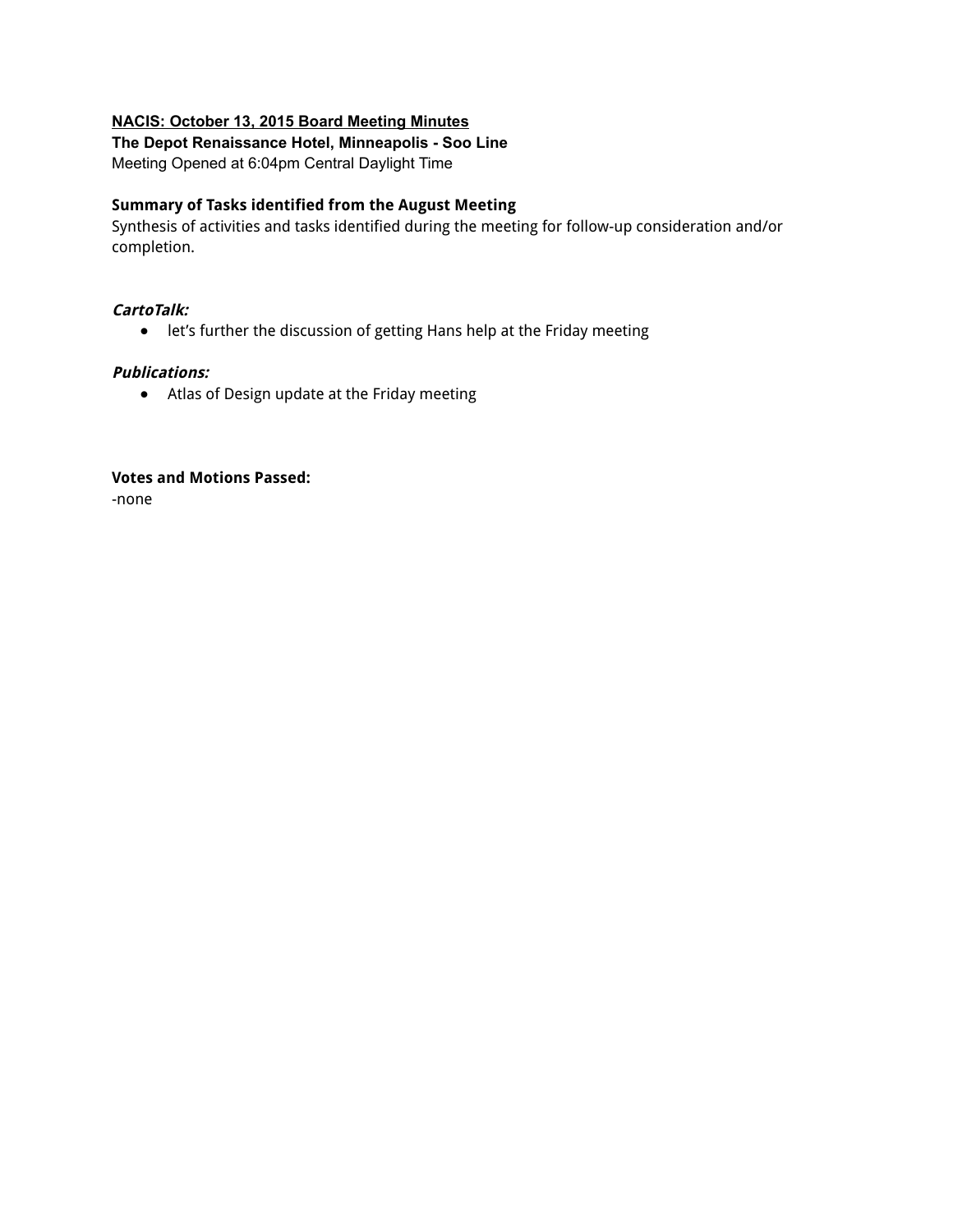# **Board Composition:**

## **Executive Office (non-voting)**

Tanya Buckingham | Executive Director-Annual Meeting Operations (term expires 1/2016) Susan Peschel | Business Operations (un-termed) Daniel Huffman | Executive Director-Operations (term expires 1/2019)

## **Executive Board (voting)**

Nathaniel Kelso | Past President (term expires 10/2015) Alex Tait | President (term expires 10/2015) Amy Griffin | Vice President & Program Chair Minneapolis (term expires 10/2015) Anthony Robinson | VP-Elect (term expires 10/2015) Jenny Marie Johnson | Treasurer (term expires 10/2016) Martha Bostwick | Secretary (term expires 10/2015)

### **Board of Directors (voting)**

Mamata Akella (term expires 10/2015) Maggie Smith (term expires 10/2015) Andy Woodruff (term expires 10/2015) Nat Case (term expires 10/2016) Kristen Grady (term expires 10/2016) (via Skype) Alethea Steingisser (term expires 10/2016)

Lauren Tierney | Student Board Member (term expires 10/2015) (regrets)

# **Ex-officio Members (non-voting)**

Patrick Kennelly | Editor of Cartographic Perspectives Hans van der Maarel | Editor of CartoTalk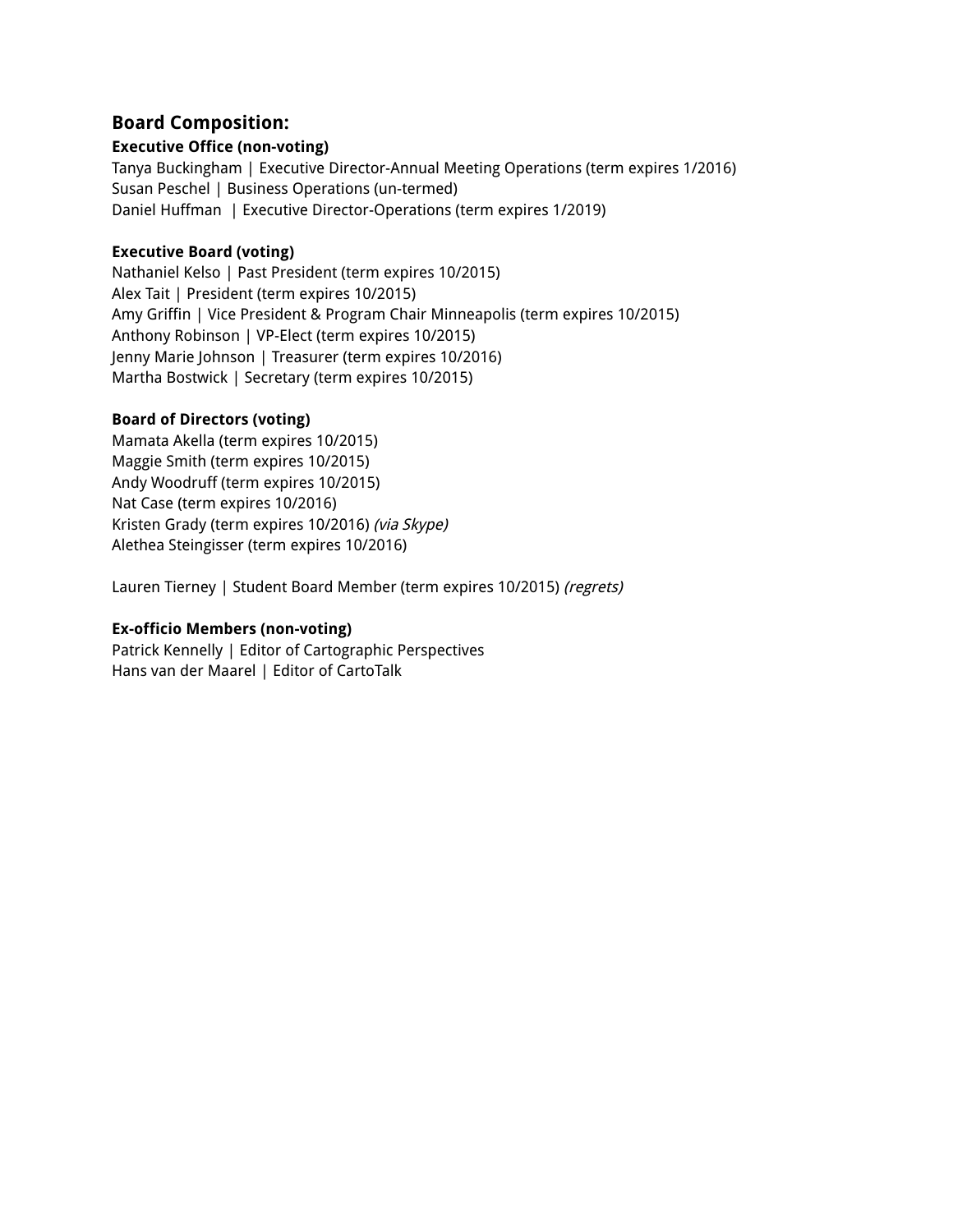## **Welcome and Annual Review | Alex Tait**

-Welcome to a busy night and week -We have some observers in the room, Matt Dooley and Robin Tolochko -over the last year we have made a lot of progress on awards committee, as well as a lot of fixes/tweaks to the new website

## **Treasurer's Report | Jenny Marie Johnson**

-Jenny gave us a preview of the Annual Board Meeting report she had prepared -she's going to photocopy pages for business meeting since room will be too bright for projection -no real changes to budget from April, the report will show budgeted income vs actual, and she highlighted important things for the membership to take note of.

### **Election Results | Nathaniel Vaughn Kelso**

-email went out to board announcing winners -announcement and introduction will happen on Thursday at the ABM

# **Awards Committee | Alethea Steingisser**

-we restructured both the SDMC and SMPC into different categories, SDMC (group and individual), and the SMPC (Cartographic Design and Research Quality).

-the SMPC will be announced Wednesday night, with encouragement of people to please vote

-travel grants 11 applied, 6 were fully funded, and 5 were partially funded

-student grants: 20 applicants, and 20 awarded at full funding

-conference schwag: have to divvy it up among events, and make sure we announce who donated each item (had feedback complaining about lack of recognition in previous years)

# **CP Update | Pat Kennelly**

-pressure of editorship got to him, and he asked for a co-editor. We voted last meeting on bringing Amy in as a co-editor for the next year. She will transition to editor when Pat's term is complete. -editorial board meeting is Thursday night, will report Friday.

# **Discussion on CartoTalk | Alex Tait, Anthony Robinson, Hans van der Maarel**

-we have about 13,500 registered members, about 100-150 active members

-we have had about 46,000 posts since 2004

-we get 10-20 new registrations per day, approx 90% are spam

-advertisements generate some income for NACIS

-spamming is a big problem, right now a moderator has to approve a new member

-once approved, they are a New Member, and posts are moderated to make sure they are a real person. After 5 posts, they are approved.

-mistakes sometimes get made and some real members get booted thinking they are spam

-we could try anti-spam databases, but that gets a lot more technical than he can do

-problem is we really need technical help. Hans doesn't have the skills to fix issues. He thinks we need someone that knows system admin stuff, he doesn't even know where to begin to fix some things.

-Alex: we really need to address this, it means we need to look into paying someone to fix this properly, and do proper maintenance

**-**Alex: let's add to Friday agenda for further discussion

-Hans: would like active membership to increase, and to try things to drive more traffic to us - more posts and more page views (increased profits for us)